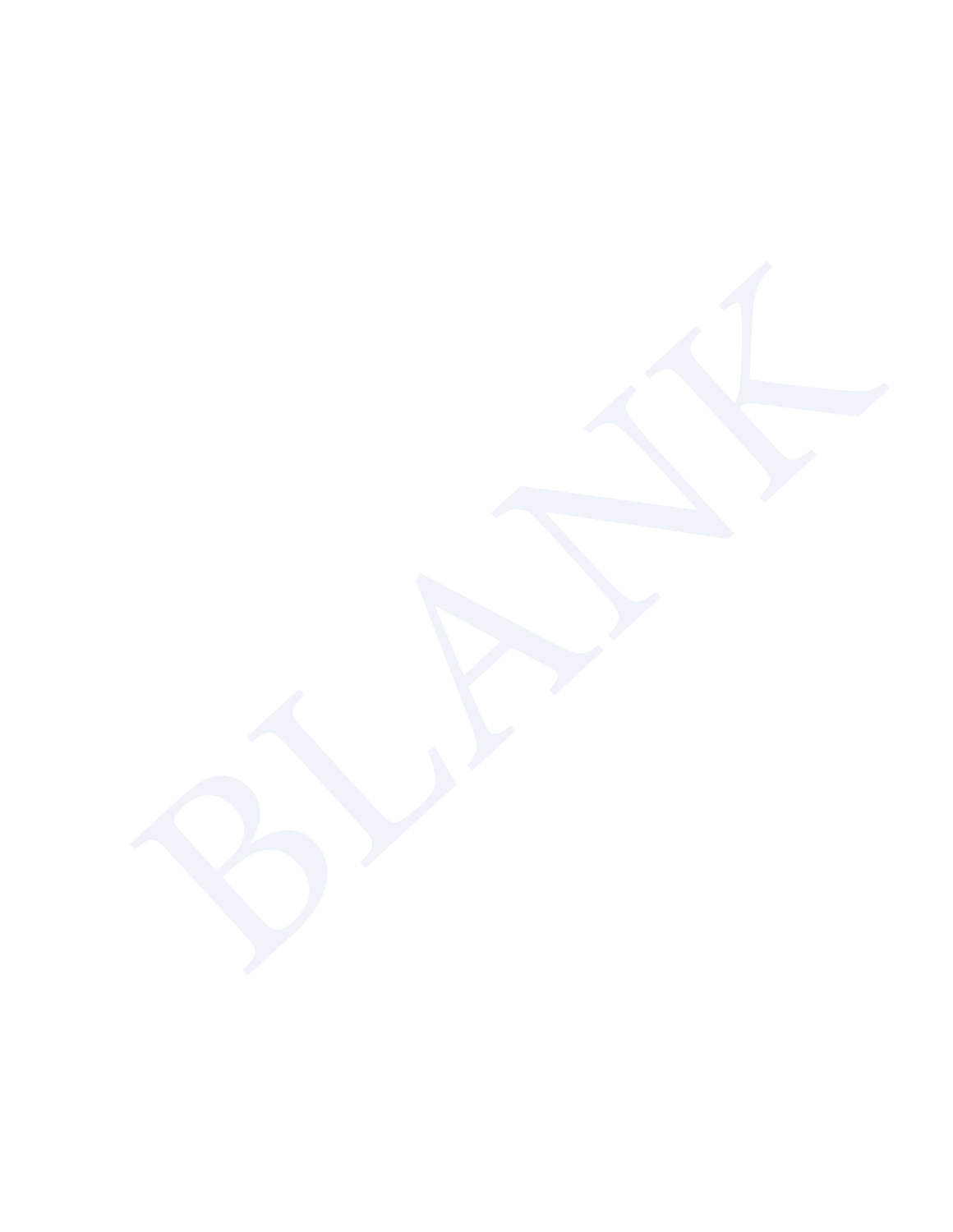### Manor College Student Health Form Health History Contact Sheet

Phone: 215-885-2360 ext. 2241 | Fax: 215-572-0341 Email: healthservices@manor.edu

| Name:                                           |                                                                                                                  |                |                                    |                     |
|-------------------------------------------------|------------------------------------------------------------------------------------------------------------------|----------------|------------------------------------|---------------------|
|                                                 | Last                                                                                                             | First          |                                    | Middle              |
|                                                 |                                                                                                                  | Date of Birth: | $\sqrt{2}$ $\sqrt{2}$              | Gender:             |
| College Entrance Date: (mo/yr): ______ / ______ |                                                                                                                  |                | Class (please circle): Fr So Jr Sr |                     |
| Resident or Commuter?                           | and the control of the control of the control of the control of the control of the control of the control of the |                |                                    |                     |
| Home Address:                                   |                                                                                                                  |                |                                    |                     |
|                                                 | Number and street                                                                                                | City           |                                    | <b>State</b><br>Zip |
| Student's Cell Phone #:                         | the control of the control of the control of the control of the control of                                       |                |                                    |                     |
|                                                 | Permission for Health Services to call via cell phone? Yes or No Student Signature                               |                |                                    |                     |
|                                                 | Please list up to 3 people whom we can contact in case of emergency: (in order of preference)                    |                |                                    |                     |
| Name                                            | Relationship                                                                                                     |                | Work Phone                         | CellPhone           |
| Name                                            | Relationship                                                                                                     |                | Work Phone                         | CellPhone           |
| Name                                            | Relationship                                                                                                     |                | Work Phone                         | CellPhone           |
|                                                 | Permission to speak with guardian/parents about medical treatment? YES                                           | N <sub>O</sub> |                                    |                     |
| Name of health insurance company:               |                                                                                                                  |                |                                    |                     |
|                                                 |                                                                                                                  | Group $#$ :    |                                    | Policy #:           |
|                                                 | Are you allergic to any medications/foods or have you had any bad reactions? YES                                 |                | If YES<br>N <sub>O</sub>           |                     |

List any medications you are currently taking with dosages:

#### *If you are 18 or older, please sign form yourself:*

I grant permission to the college designee to hospitalize and/or secure treatment for me in the event of surgical, medical or psychiatric emergency if I am unconcious or incompetent at the time by virtue of accident or self-induced pathological process. I hereby certify that the information provided on this form is accurate, to the best of my knowledge.

Signature: Date:

### *If you are UNDER 18, parent/guardian must sign form.*

I grant permission to the college designee to hospitalize and/or secure treatment for my son/daughter/ward in the event of surgical, medical, or psychiatric emergency, provided the physician is unable to contact me reasonably soon and if in his/her professional judgement, further delay would jeopardize the patient's health or life. I hereby certify that the information provided on this form is accurate, to the best of my knowledge.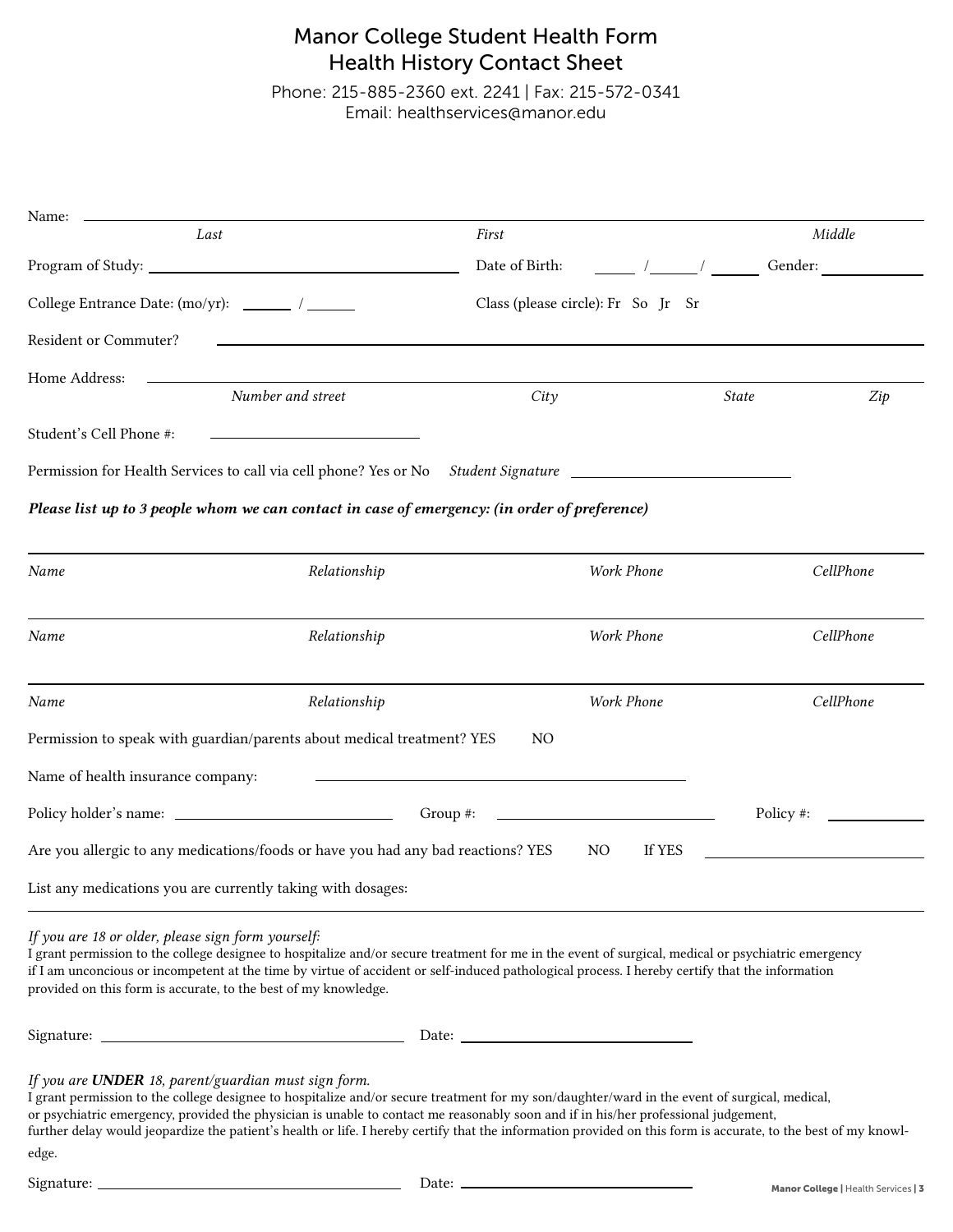## Physical Examination

**(Completed by examining provider) | Date of Physical \_\_\_\_\_\_\_ (Every two years encouraged)**

Student's Name:

DOB: Height: Weight: Allergies: Restrictions:

The examinee CAN / CANNOT (circle one) participate in athletic activities. If not, please explain:

### Past Medical History

| <b>YES</b> | NO | <b>CONDITION</b>                                            | <b>EXPLAIN</b> | <b>YES</b> | NO | <b>CONDITION</b>          | <b>EXPLAIN</b> |
|------------|----|-------------------------------------------------------------|----------------|------------|----|---------------------------|----------------|
|            |    | Asthma, last attack                                         |                |            |    | <b>Bleeding disorders</b> |                |
|            |    | Diabetes, last HbA1c                                        |                |            |    | <b>Fainting Spells</b>    |                |
|            |    | Hypertension                                                |                |            |    | <b>Bleeding disorders</b> |                |
|            |    | Heart Disease (CHF,<br>CAD, MI)                             |                |            |    | Thyroid Disease           |                |
|            |    | Abdominal/Digestive<br>problems                             |                |            |    | Stroke/TIA                |                |
|            |    | Lung/Respiratory<br>Disease                                 |                |            |    | Sickle Cell Disease       |                |
|            |    | Ear/Sinus problems                                          |                |            |    | Seizure, last seizure     |                |
|            |    | Muscular/skeletal con-<br>dition                            |                |            |    | Sleep Disorder            |                |
|            |    | Menstrual problems                                          |                |            |    | Kidney Disease            |                |
|            |    | Psychiatric/<br>psychological and<br>emotional difficulties |                |            |    | Surgery                   |                |
|            |    | Behavioral disorders<br>(e.g. ADD)                          |                |            |    | Serious Injury            |                |

Provider's initial: Date:

### Physical Examination

|                                      | <b>NORMAL</b> | <b>ABNORMAL</b> | <b>EXPLAIN ANY</b><br><b>ABNORMALITIES</b> |                  | <b>NORMAL</b> | <b>ABNORMAL</b> | <b>EXPLAIN ANY</b><br><b>ABNORMALITIES</b> |
|--------------------------------------|---------------|-----------------|--------------------------------------------|------------------|---------------|-----------------|--------------------------------------------|
| Head, Eyes,<br>Ears, Nose,<br>Throat |               |                 |                                            | Musculo-skeletal |               |                 |                                            |
| Heart                                |               |                 |                                            | Skin             |               |                 |                                            |
| Lungs                                |               |                 |                                            | Gastrointestinal |               |                 |                                            |
| Neurological<br>Psychiatric          |               |                 |                                            | Genitourinary    |               |                 |                                            |
| Vascular                             |               |                 |                                            |                  |               |                 |                                            |

Provider's Name:

MD, DO, PA, NP *(circle one)*

Manor College | Health Services | 4 Provider's Signature:

Lic. #: Phone #: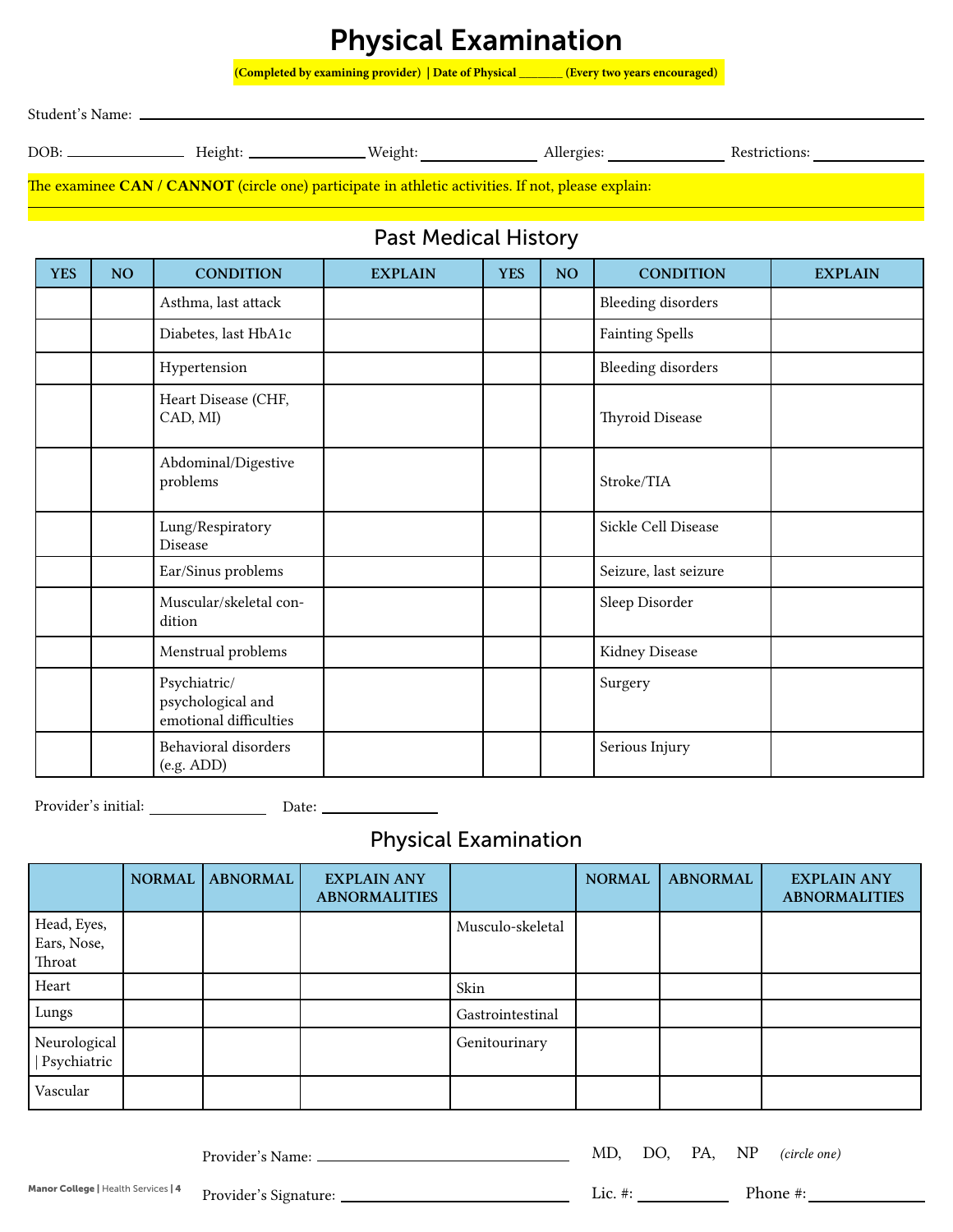### Manor College Required Immunizations for Students

| 1. | Tdap booster within last 10 years<br>** must have one documented                                                                                                                                                                                                                                              |                                                    | Mo. / day/ year   |                      |                         |  |
|----|---------------------------------------------------------------------------------------------------------------------------------------------------------------------------------------------------------------------------------------------------------------------------------------------------------------|----------------------------------------------------|-------------------|----------------------|-------------------------|--|
|    | Measles/Mumps/Rubella: 2 doses of MMR at least 28 days apart after 12 months of age OR labratory proof of immunity (blood<br>titer) to measles/ mumps/rubella. If titers are negative or equivocal, administer MMR series with doses at least 28 days apart. No<br>titer is required after series completion. |                                                    |                   |                      |                         |  |
| 2. | MMR - 2 required on or after 1st                                                                                                                                                                                                                                                                              | $(\#1)$ Mo. / day/ year                            |                   | (#2) Mo. / day/ year |                         |  |
|    | birthday                                                                                                                                                                                                                                                                                                      |                                                    |                   |                      |                         |  |
|    |                                                                                                                                                                                                                                                                                                               | <b>OR</b>                                          |                   |                      |                         |  |
|    | <b>MMR</b> Titer<br>*must attach laboratory results                                                                                                                                                                                                                                                           | Date of Titer                                      |                   | Result               |                         |  |
|    |                                                                                                                                                                                                                                                                                                               | <b>OR</b>                                          |                   |                      |                         |  |
| 3. | Varicella: 2 doses of Varicella at least 4 weeks apart or laboratory proof of immunity to varicella. If titer is negative or equivocal,<br>administer Varicella series with doses at least 4 weeks apart. No titer is required after series.                                                                  |                                                    |                   |                      |                         |  |
|    |                                                                                                                                                                                                                                                                                                               | <b>OR</b>                                          |                   |                      |                         |  |
|    | Varicella Titer<br>*must attach laboratory results                                                                                                                                                                                                                                                            | Date of Titer                                      |                   | Result               |                         |  |
|    | Hepatitis: 3 doses of hepatitis B vaccines or a positive (>10 mlU/mL) serological quantitative hepatitis B surface antibody titer<br>(HBsAb) 1-2 months after the date of the last vaccine is considered proof of lifelong immunity.                                                                          |                                                    |                   |                      |                         |  |
|    | 4. Hepatitis B Series                                                                                                                                                                                                                                                                                         | $(\#1)$ Mo. / day/ year<br>$(\#2)$ Mo. / day/ year |                   |                      | $(\#3)$ Mo. / day/ year |  |
|    | 3 doses required                                                                                                                                                                                                                                                                                              |                                                    |                   |                      |                         |  |
|    | <b>MMR</b> Titer                                                                                                                                                                                                                                                                                              | Date of Titer                                      |                   | Result               |                         |  |
|    | *must attach laboratory results                                                                                                                                                                                                                                                                               |                                                    |                   |                      |                         |  |
|    | Tuberculin Skin Test (TST): Required for all dental students, all other students must complete TB screen questionnaire on page 6<br>and TB test information and/or lab results when indicated.                                                                                                                |                                                    |                   |                      |                         |  |
| 5. | <b>TST</b>                                                                                                                                                                                                                                                                                                    | 1st TST Place date                                 | 1st TST read date |                      | Result                  |  |
|    | placed within the past 12 months                                                                                                                                                                                                                                                                              |                                                    |                   |                      |                         |  |
|    |                                                                                                                                                                                                                                                                                                               | <b>OR</b>                                          |                   |                      |                         |  |
|    | IGRA TB Screening *must attach lab                                                                                                                                                                                                                                                                            | Date of IGRA                                       |                   | Result               |                         |  |
|    | results*<br>T-Spot<br>Quantiferon Gold                                                                                                                                                                                                                                                                        |                                                    |                   |                      |                         |  |
|    |                                                                                                                                                                                                                                                                                                               | #1 mo/day/year                                     |                   | #2 mo/day/year       |                         |  |
| 6. | Meningococcal tetravalent<br>(mcv4)<br>1 dose after 16th birthday                                                                                                                                                                                                                                             |                                                    |                   |                      |                         |  |
| 7. | Meningococcal Group B<br>(Bexsero or Trumenba)                                                                                                                                                                                                                                                                | #1 mo/day/year                                     |                   | #2 mo/day/year       |                         |  |
| 8. | COVID-19 Vaccine                                                                                                                                                                                                                                                                                              | #1 mo/day/year                                     |                   | #2 mo/day/year       | Booster mo/day/year     |  |
|    | Pfizer   Moderna   Johnson & Johnson                                                                                                                                                                                                                                                                          |                                                    |                   |                      |                         |  |

Phone #: Health Care Provider's Signature: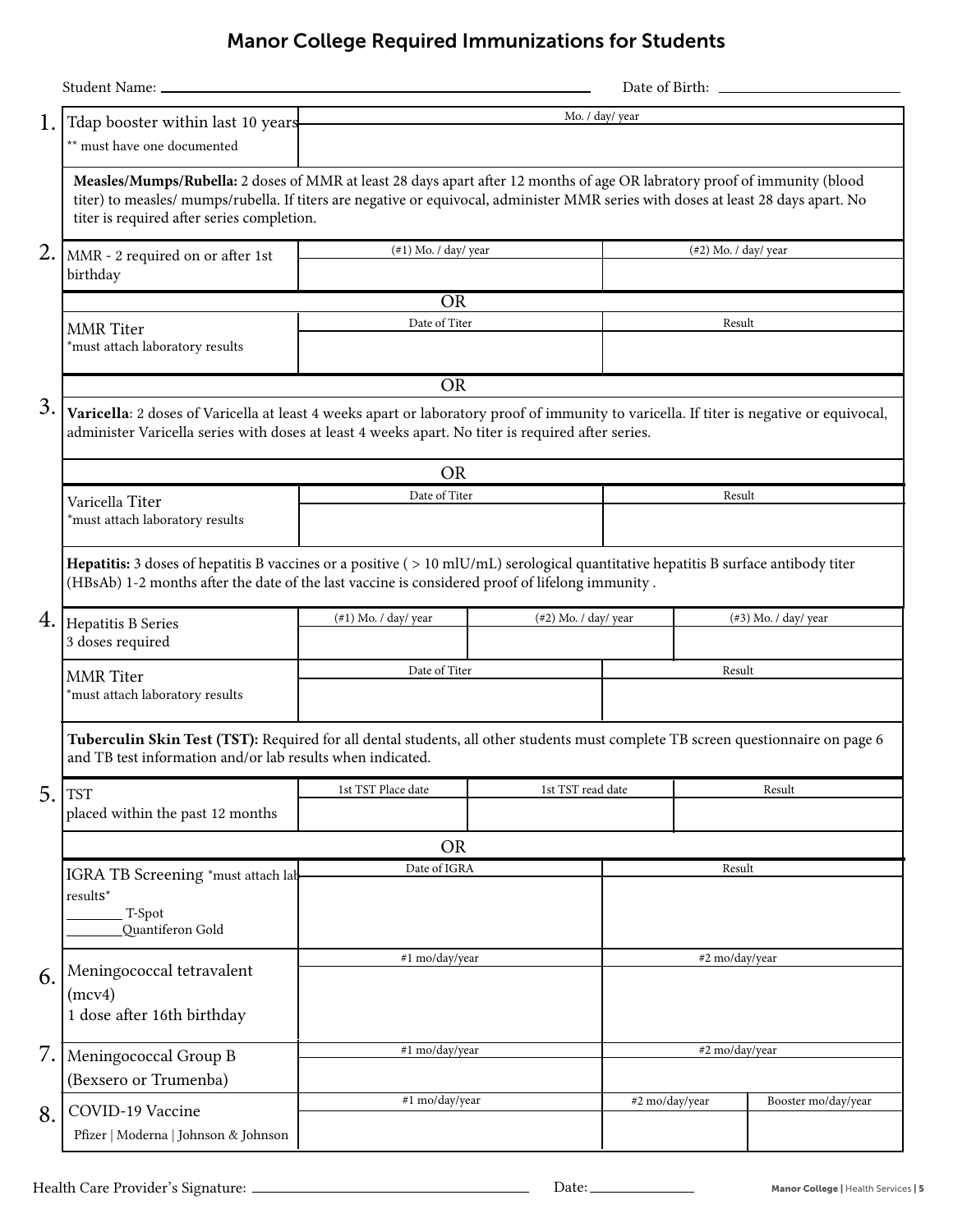# Part I: Tuberculosis (TB) Screening Questionnaire

required for all boarding students

Please answer the following questions: 1. Have you ever had close contact with persons known or suspected to have active TB disease?  $\square$  Yes  $\square$  No 2. Were you born in one of the countries or territories listed below that have a high incidence of active TB disease? (If yes, please CIRCLE the country, below)  $\Box$  Yes  $\Box$  No Afghanistan Albania Algeria Angola Anguilla Argentina Armenia Azerbaijan Bangladesh Belarus Belize Benin Bhutan Bolivia (Plurinational State of) Bosnia and Herzegovina Botswana Brazil Brunei Darussalam Bulgaria Burkina Faso Burundi Cabo Verde Cambodia Cameroon Central African Republic Chad China China, Hong Kong SAR Comoros Congo Côte d'Ivoire Democratic People's Republic of Korea Democratic Republic of the Congo Diibouti Dominican Republic Ecuador El Salvador Equatorial Guinea Eritrea eSwatini Ethiopia Fiji French-Polynesia Gabon Gambia Georgia Ghana Greenland Guam Guatemala Guinea Guinea-Bissau Guyana Haiti India Indonesia Iraq Kazakhstan Kenya Kiribati Kuwait Kyrgyzstan Lao People's Democratic Republic Latvia Lesotho Liberia Libya Lithuania Madagascar Malawi Malaysia Maldives Mali Marshall Islands Mauritania Mexico Micronesia (Federated States of) Mongolia Morocco Mozambique Myanmar Namibia Nauru Nepal Nicaragua Niger Nigeria Niue Northern Mariana Islands Pakistan Palau Panama Papua New Guinea Paraguay Peru Philippines Portugal Qatar Republic of Korea Republic of Moldova Romania Russian Federation Rwanda Sao Tome and Principe Senegal Sierra Leone Singapore Solomon Islands Somalia South Africa South Sudan Sri Lanka Sudan Suriname Swaziland Tajikistan Tanzania (United Republic of) Thailand Timor-Leste Togo Tunisia Turkmenistan Tuvalu Uganda Ukraine Uruguay Uzbekistan Vanuatu Venezuela (Bolivarian Republic of) Viet Nam Yemen Zambia Zimbabwe Student Name: Date of Birth:

*Source: World Health Organization Global Health Observatory, Tuberculosis Incidence 2017. Countries with incidence rates of ≥ 20 cases per 100,000 population. For future updates, refer to http://www.who.int/tb/country/en/.*

| 3. Have you had frequent or prolonged visits <sup>*</sup> to one or more of the countries or territories listed<br>above with a high prevalence of TB disease? (If yes, CHECK the countries or territories, above)                  |   | Yes | N <sub>0</sub> |
|-------------------------------------------------------------------------------------------------------------------------------------------------------------------------------------------------------------------------------------|---|-----|----------------|
| 4. Have you been a resident and/or employee of high-risk congregate settings (e.g., correctional<br>facilities, long-term care facilities, and homeless shelters)?                                                                  | П | Yes | N <sub>0</sub> |
| 5. Have you been a volunteer or health care worker who served clients who are at increased risk<br>for active TB disease?                                                                                                           | □ | Yes | N <sub>0</sub> |
| 6. Have you ever been a member of any of the following groups that may have an increased<br>incidence of latent M. tuberculosis infection or active TB disease: medically underserved, low-<br>income, or abusing drugs or alcohol? | □ | Yes | No.            |
| If the answer is YES to any of the above questions, Manor college requires that you receive TB testing<br>as soon as possible but at least prior to the start of the subsequent semester. Please complete part II.                  |   |     |                |
| If the answer to all of the above questions is NO, no further testing or further action is required                                                                                                                                 |   |     |                |

\* The significance of the travel exposure should be discussed with a health care provider and evaluated.

Honduras

# Part II. Clinical Assessment by Health Care Provider

Clinicians should review and verify the information in Part I. Persons answering YES to any of the questions in Part I are candidates for either Mantoux tuberculin skin test (TST) or Interferon Gamma Release Assay (IGRA), unless a previous positive test has been documented.

History of a positive TB skin test or IGRA blood test? (If yes, document below)  $\Box$  Yes  $\Box$  No History of BCG vaccination? (If yes, consider IGRA if possible.)  $\Box$  Yes  $\Box$  No

China, Macao SAR Colombia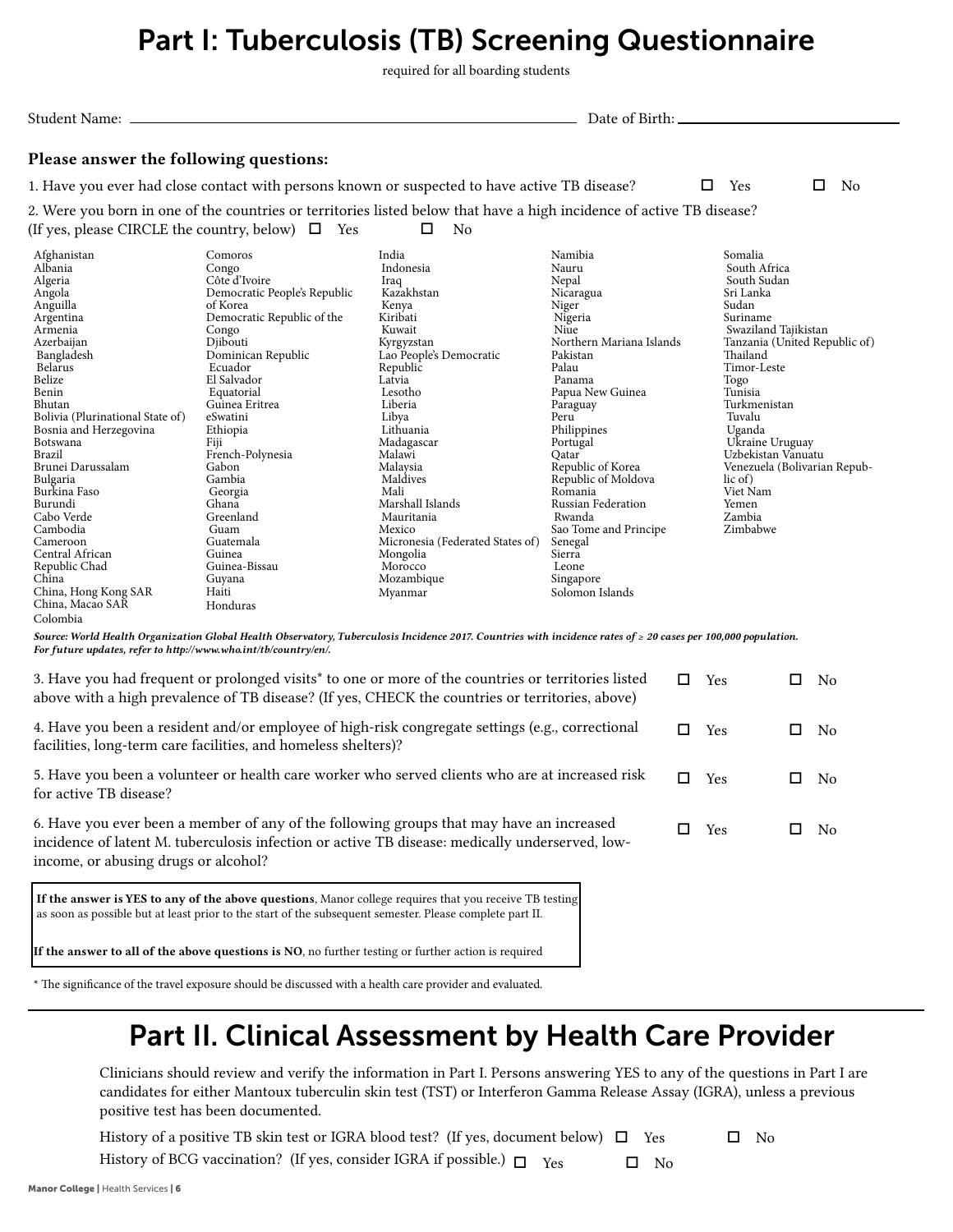### 1. TB Symptom Check

### Does the student have signs or symptoms of active pulmonary tuberculosis disease?  $\Box$  Yes  $\Box$  No

#### If No, proceed to 2 or 3

### If yes, check below:

- $\Box$  Cough (especially if lasting for 3 weeks or longer) with or without sputum production
- $\Box$  Coughing up blood (hemoptysis)
- **Q** Chest pain
- $\Box$  Loss of appetite
- □ Unexplained weight loss
- $\Box$  Night sweats
- $\Box$  Fever

*Proceed with additional evaluation to exclude active tuberculosis disease including tuberculin skin testing, chest x-ray, and sputum evaluation as indicated.*

### 2. Tuberculin Skin Test (TST)

(TST result should be recorded as actual millimeters (mm) of induration, transverse diameter; if no induration, write "0". The TST interpretation should be based on mm of induration as well as risk factors.)\*\*

|                                                                                                                           |  |       |  |  | Date Read: | $M$ / $D$ / $Y$ |  |  |  |
|---------------------------------------------------------------------------------------------------------------------------|--|-------|--|--|------------|-----------------|--|--|--|
|                                                                                                                           |  |       |  |  |            | negative        |  |  |  |
| 3. Interferon Gamma Release Assay (IGRA)                                                                                  |  |       |  |  |            |                 |  |  |  |
| Date Obtained: $\hfill M$ $\hfill$ / $\hfill$ $\hfill$ Y (specify method) $\hfill$ QFT-GIT T-Spot $\hfill$ other $\hfill$ |  |       |  |  |            |                 |  |  |  |
| Result: negative _______ positive _______ indeterminate _______ borderline _______ (T-Spot only)                          |  |       |  |  |            |                 |  |  |  |
| 4. Chest x-ray: (Required if TST or IGRA is positive)                                                                     |  |       |  |  |            |                 |  |  |  |
| Date of chest x-ray: $\frac{1}{2}$ / Result:                                                                              |  |       |  |  | normal     | abnormal        |  |  |  |
|                                                                                                                           |  | M D Y |  |  |            |                 |  |  |  |

# Part III. Management of Positive TST or IGRA

All students with a positive TST or IGRA with no signs of active disease on chest x-ray should receive a recommendation to be treated for latent TB with appropriate medication. However, students in the following groups are at increased risk of progression from LTBI to TB disease and should be prioritized to begin treatment as soon as possible.

- $\Box$  Infected with HIV
- $\Box$  Recently infected with M. tuberculosis (within the past 2 years)
- History of untreated or inadequately treated TB disease, including persons with fibrotic changes on chest radiograph consistent with prior TB disease
- $\Box$  Receiving immunosuppressive therapy such as tumor necrosis factor-alpha (TNF) antagonists, systemic corticosteroids equivalent to/greater than 15 mg of prednisone per day, or immunosuppressive drug therapy following organ transplantation
- $\hfill\Box$  Diagnosed with silicosis, diabetes mellitus, chronic renal failure, leukemia, or cancer of the head, neck, or lung
- $\Box$  Have had a gastrectomy or jejunoileal bypass
- $\Box$  Weigh less than 90% of their ideal body weight
- $\Box$  Cigarette smokers and persons who abuse drugs and/or alcohol

|  | Student agrees to receive treatment     |
|--|-----------------------------------------|
|  | Student declines treatment at this time |